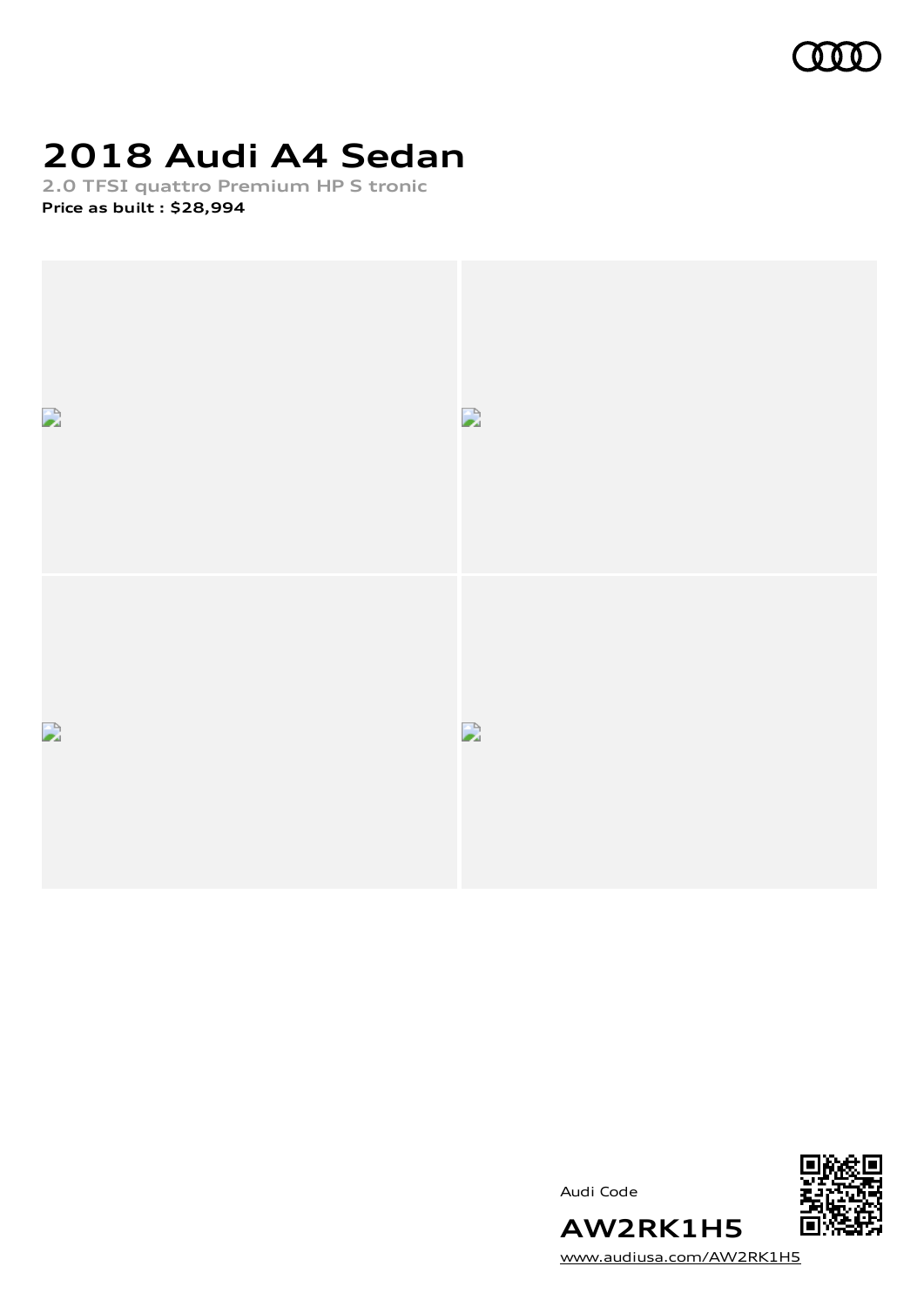### **Summary**

#### **Audi 2018 Audi A4 Sedan** 2.0 TFSI quattro Premium HP S tronic

**Price as buil[t](#page-11-0)**

### \$28,994

#### **Exterior colour**

Glacier White metallic

### $\overline{\phantom{a}}$

#### **Further Information**

| Warranty        |              |
|-----------------|--------------|
|                 | N٥           |
| Mileage         | 42,808 miles |
| Type of vehicle | Used car     |
|                 |              |

#### **Interior colour**

| Seats     | Black |
|-----------|-------|
| Dashboard | Black |
| Carpet    | Black |
| Headliner | Black |

#### **Audi Code** AW2RK1H5

**Your configuration on www.audiusa.com** [www.audiusa.com/AW2RK1H5](https://www.audiusa.com/AW2RK1H5)

**Commission number** 77e7ef720a0e09af5ebc

#### **Technical Specifications**

| Engine type                  | Four-cylinder                                 |
|------------------------------|-----------------------------------------------|
| stroke                       | Displacement/Bore and 1,984/82.5 x 92.8 cc/mm |
| Torque                       | 273 @ 1,600-4,500 lb-ft@rpm                   |
| Top track speed              | 130 mph mph $1$                               |
| Acceleration (0 - 60<br>mph) | 5.6 seconds seconds                           |
| Recommended fuel             | Premium                                       |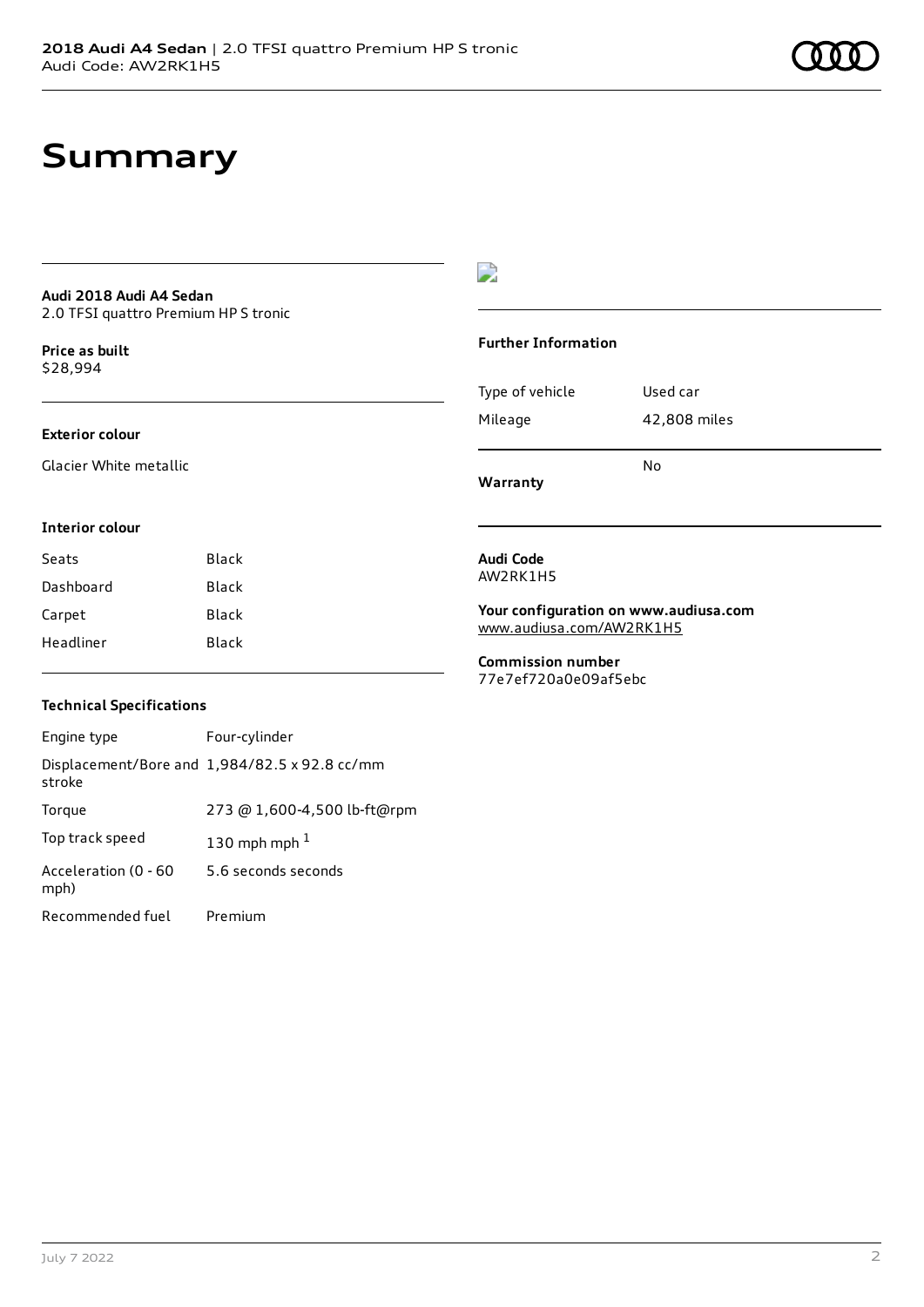# **Equipment**

Glacier White metallic

Audi advanced key-keyless start, stop and entry

Power-adjustable, auto-dimming, heated exterior side mirrors with memory

18" 245/40 all-season tires

18" 10-spoke design wheels

Convenience package

Audi virtual cockpit (12.3" LCD full digital instrument cluster with up to three visual modes: Infotainment and Classic. S, RS and R8 models also offer Sport mode)

MMI® Navigation plus

Audi connect CARE assistance and security services and sixmonth trial subscription to Audi connect PRIME and Audi connect PLUS online services











**(1/2)**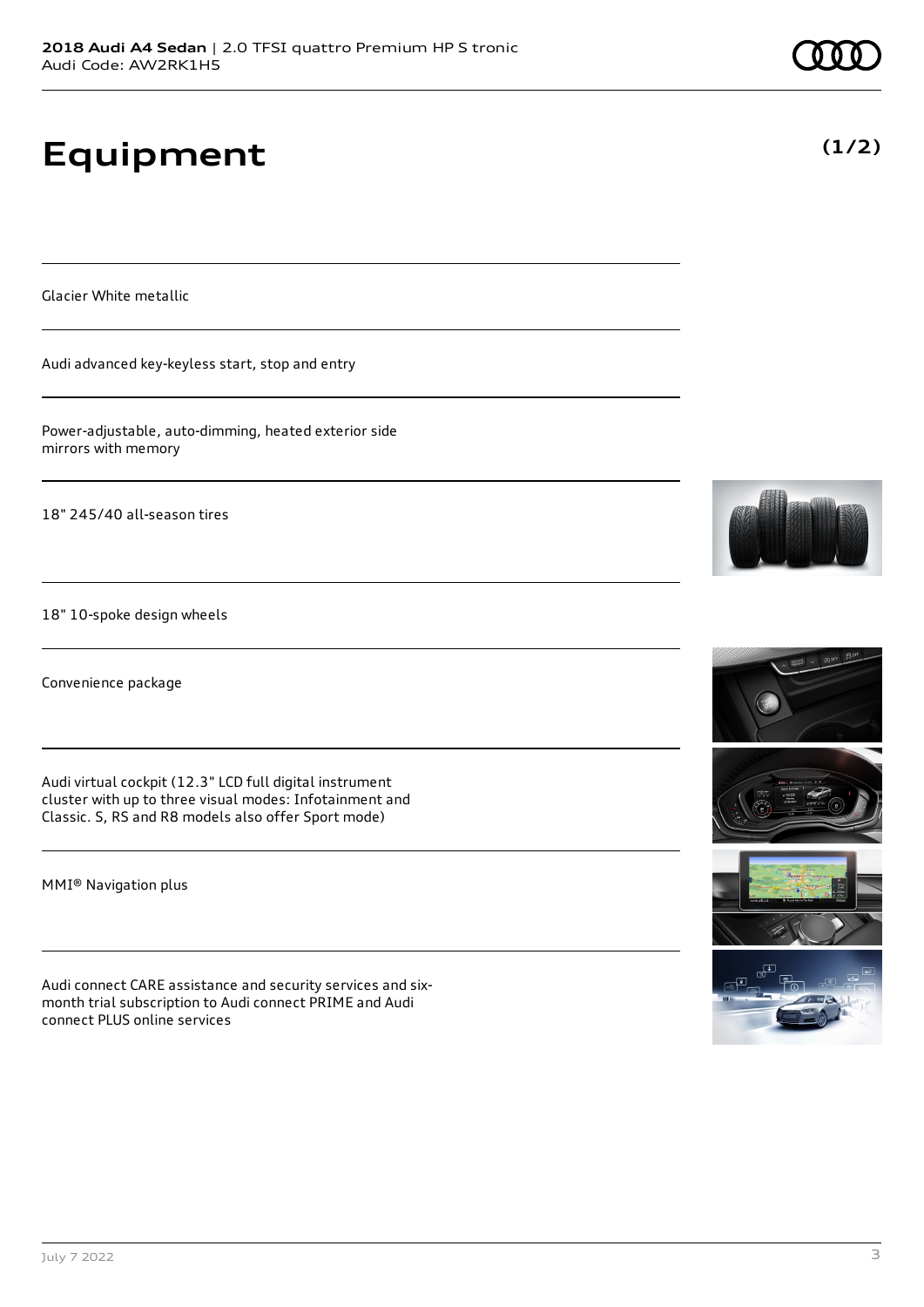# **Equipment**

MMI® Radio plus with ten speakers and single CD player with MP3 playback capability

SiriusXM® Satellite Radio



**(2/2)**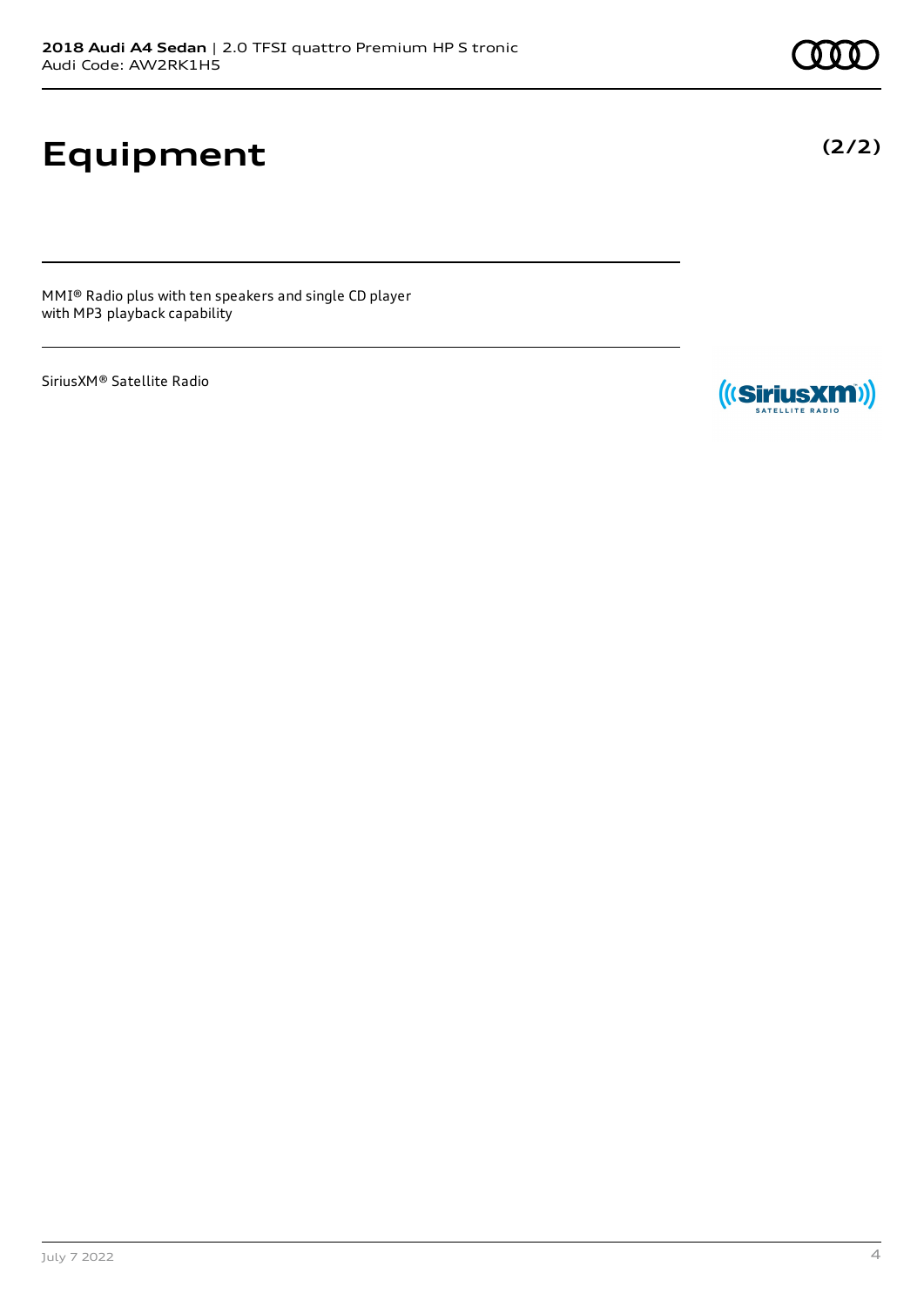## **Standard features**

### **Safety and Security**

| 4UH | Driver and front-passenger dual-stage<br>airbags                    |
|-----|---------------------------------------------------------------------|
| UH1 | Electromechanical parking brake                                     |
| 8T2 | Cruise control with coast, resume and<br>accelerate features        |
| VC2 | Garage door opener (HomeLink®)                                      |
| 4H3 | Integrated child door locks in rear doors                           |
| QZ7 | Electromechanical power steering                                    |
| 7K6 | Tire-pressure monitoring system                                     |
| 4X3 | Front thorax side airbags and Sideguard®<br>head curtain airbags    |
| 8N6 | Rain/light sensor for automatic windshield<br>wipers and headlights |
| 3B7 | Lower Anchors and Tethers for Children<br>(LATCH) in rear seats     |
|     |                                                                     |

#### **Exterior**

| 0PO   | Dual exhaust outlets with chrome tips                    |
|-------|----------------------------------------------------------|
| 1S1   | Car jack                                                 |
| 1 B A | Dynamic suspension system                                |
| 8IH   | Xenon plus headlights with LED daytime<br>running lights |
| 8SP   | LED taillights with dynamic turn signals                 |
| 4KC   | Side and rear windows in heat-insulating<br>glass        |
| 0NB   | S line® fender badge                                     |
| 47F   | Black trim around exterior side windows                  |

### **Interior**

QE1 Storage package

|            | Interior |
|------------|----------|
| dual-stage | 3FE      |

| 3FE        | Sunroof                                                                             |
|------------|-------------------------------------------------------------------------------------|
| VT5        | Aluminum door sill inlays with S badging                                            |
| 6N)        | Cloth headliner                                                                     |
| <b>9AO</b> | Three-zone automatic climate control                                                |
| 4L7        | Auto-dimming interior rear view mirror with<br>digital compass                      |
| QQ1        | LED interior lighting package                                                       |
| 1 XW       | Three-spoke multifunction steering wheel<br>with shift paddles                      |
| 6F3        | Front center armrest                                                                |
| 4E2        | Electric tailgate/trunk lid release from inside                                     |
| 5XF        | Driver and front-passenger extendable sun<br>visors with illuminated vanity mirrors |
| 3NT        | Split folding 40/20/40 rear seatbacks                                               |
| 7HA        | Cloth interior on doors                                                             |
| N1F        | Leather seating surfaces                                                            |
| 4A3        | Heated front seats                                                                  |
| 5TT        | Aluminum Ellipse inlays                                                             |
|            |                                                                                     |

#### **Infotainment and Driver Assistance**

| 6K8             | Audi pre sense® basic and Audi pre sense®<br>city                                                                                 |
|-----------------|-----------------------------------------------------------------------------------------------------------------------------------|
| 2H1             | Audi drive select                                                                                                                 |
| 7W1             | Audi pre sense <sup>®</sup> basic                                                                                                 |
| UI <sub>2</sub> | Audi smartphone interface including Apple<br>CarPlay <sup>™</sup> and Google™ Android Auto <sup>™</sup> for<br>compatible devices |
| KA <sub>2</sub> | Rear view camera                                                                                                                  |
| 9VD             | Audi sound system                                                                                                                 |

### **(1/2)**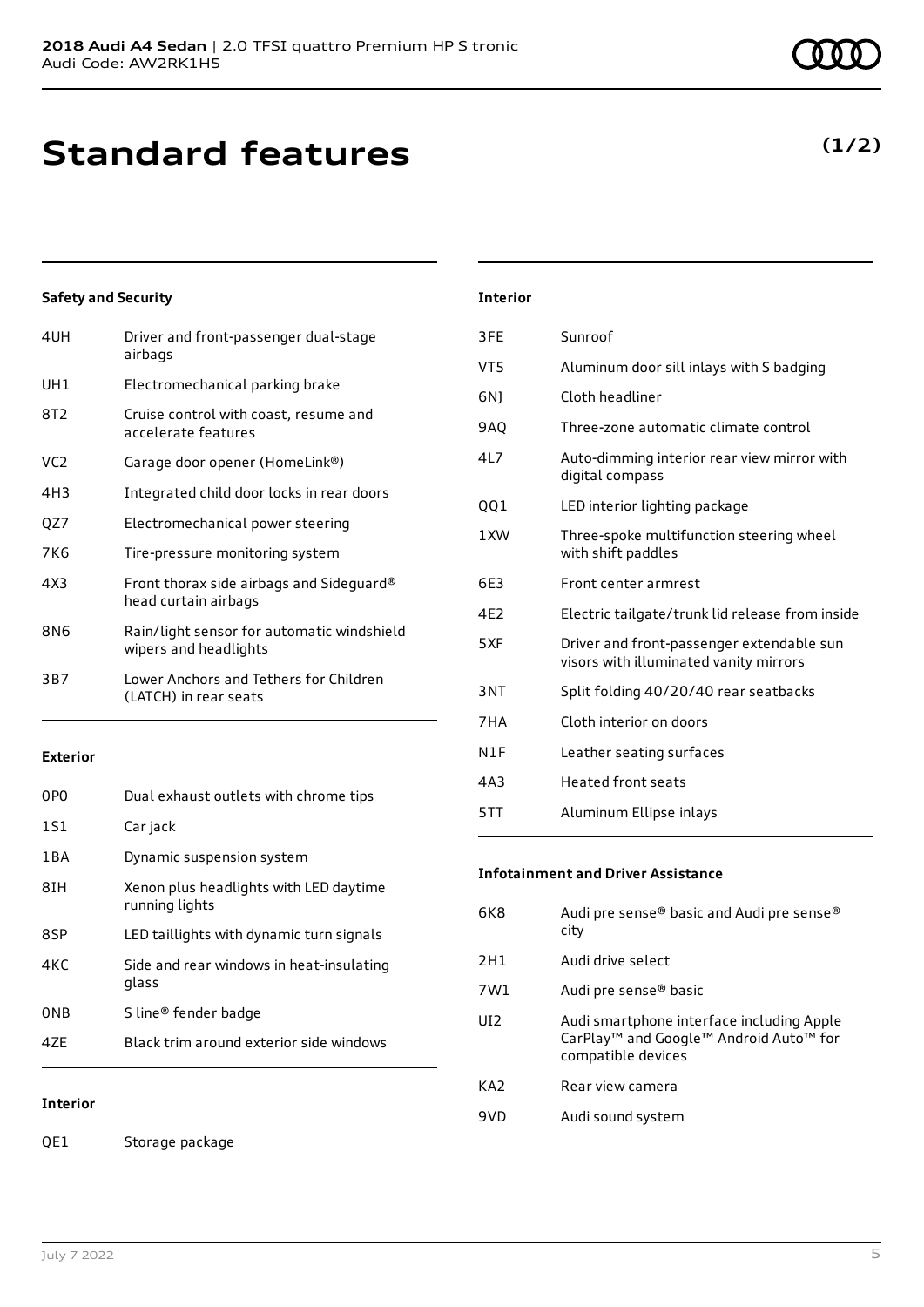**(2/2)**

### **Standard features**

**Infotainment and Driver Assistance**

9ZX BLUETOOTH® wireless technology preparation for compatible devices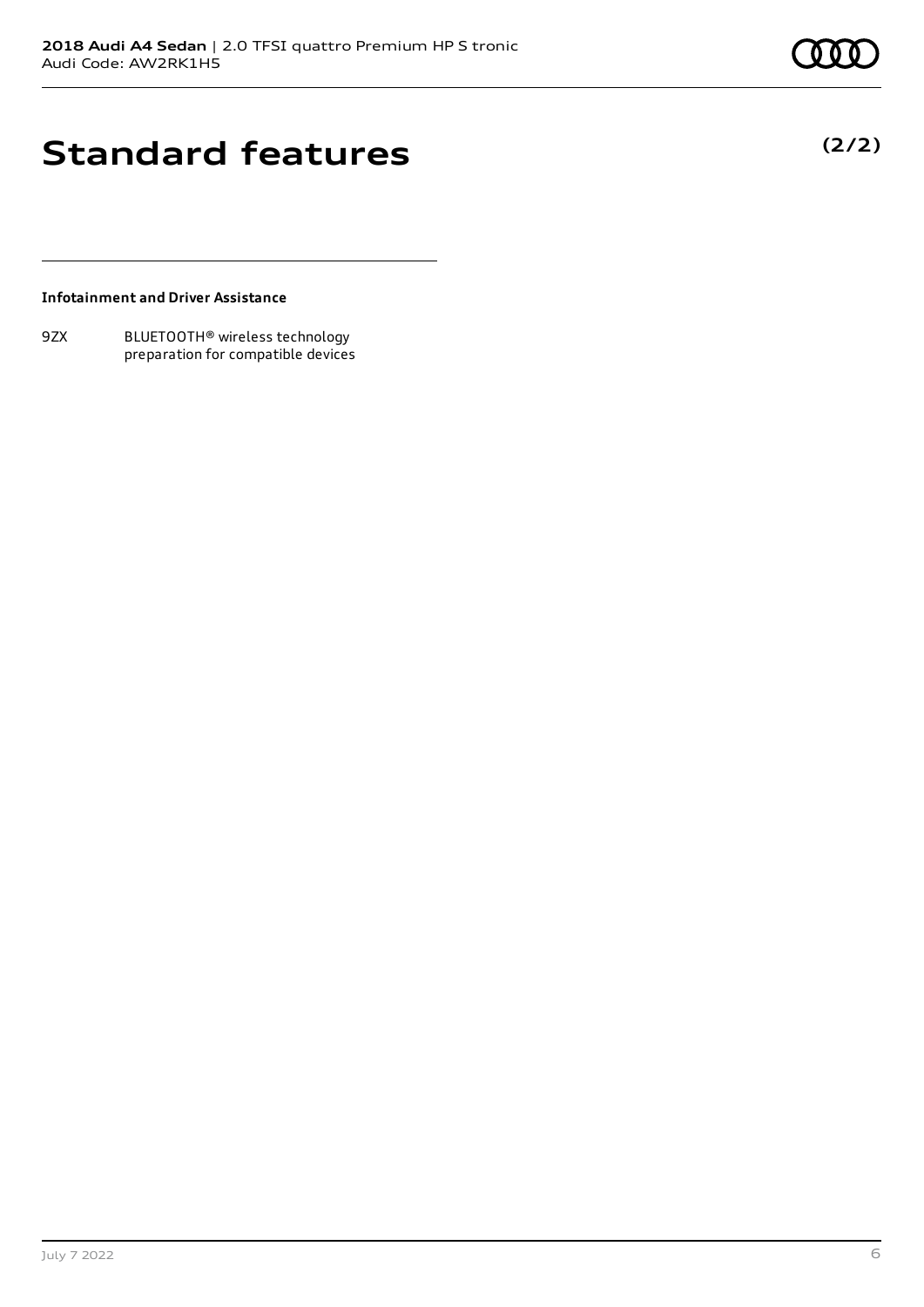### **Dealer remarks**

Audi Beaverton has been serving the Portland area since 1980. Our family of enthusiasts welcomes you to the oldest, most-awarded Audi dealership in Oregon offering unmatched amenities and service.

Certified.

CARFAX One-Owner.

Clean CARFAX.

Priced below KBB Fair Purchase Price!

Audi Beaverton offers this 2018 Glacier White Audi A4 2.0T Premium AWD. It is well equipped and includes these features and benefits: 18" Wheel Package (Wheels: 8" x 18" 10-Spoke-Star Design), Audi Certified pre-owned Certified, 7-Speed Automatic S tronic, quattro, Black w/Leather Seating Surfaces, 10 Speakers, 4-Wheel Disc Brakes, ABS brakes, Air Conditioning, Alloy wheels, AM/FM radio, Anti-whiplash front head restraints, Autodimming Rear-View mirror, Automatic temperature control, Brake assist, Bumpers: body-color, Compass, Delayoff headlights, Driver door bin, Driver vanity mirror, Dual front impact airbags, Dual front side impact airbags, Electronic Stability Control, Exterior Parking Camera Rear, Four wheel independent suspension, Front anti-roll bar, Front Bucket Seats, Front Center Armrest, Front dual zone A/C, Front fog lights, Front reading lights, Garage door transmitter: HomeLink, Heated 3-Step Front Bucket Seats, Heated door mirrors, Heated front seats, High intensity discharge headlights: Xenon plus, Illuminated entry, Knee airbag, Leather Seating Surfaces, Leather Shift Knob, Leather steering wheel, Low tire pressure warning, Occupant sensing airbag, Outside temperature display, Overhead airbag, Overhead console, Panic alarm, Passenger door bin, Passenger vanity mirror, Power door mirrors, Power driver seat, Power moonroof, Power passenger seat, Power steering, Power windows, Radio data system, Radio: Audi Sound System, Rain sensing wipers, Rear air conditioning, Rear anti-roll bar, Rear fog lights, Rear reading lights, Rear seat center armrest, Rear window defroster, Remote CD player, Remote keyless entry, Speed control, Speed-sensing steering, Speed-Sensitive Wipers, Split folding rear seat, Steering wheel mounted audio controls, Tachometer, Telescoping steering wheel, Tilt steering wheel, Traction control, Trip computer, Turn signal indicator mirrors, Variably intermittent wipers, and Wheels: 7.5" x 17" 5-Spoke-Y Design. 7- Speed Automatic S tronic, quattro, Black w/Leather Seating Surfaces, 18" Wheel Package, Wheels: 8" x 18" 10- Spoke-Star Design.

Audi Certified pre-owned Details:

\* 300+ Point Inspection

\* Limited Warranty: 12 Month/Unlimited Mile beginning after new car warranty expires or from certified purchase date

\* Warranty Deductible: \$0

\* Vehicle History

\* Includes 24/7 Roadside Assistance emergency towing, collision, jump start, flat tire change, emergency fuel service, lock-out service, extrication service, Audi assist, CARFAX Vehicle History Report and SiriusXM satellite radio complimentary 90 day subscription. If Audi New Vehicle Limited Warranty (NVLW) coverage remains at time of CPO purchase, CPO Limited Warranty Coverage commences upon expiration of NVLW and continues until 5 years from vehicle's original in-service date with no mileage limitation. If NVLW coverage has expired at time of CPO purchase, CPO Limited Warranty coverage commences at time of purchase and continues for 12 months with no mileage limitation. Limited warranty is transferable between private parties.

\* Transferable Warranty

...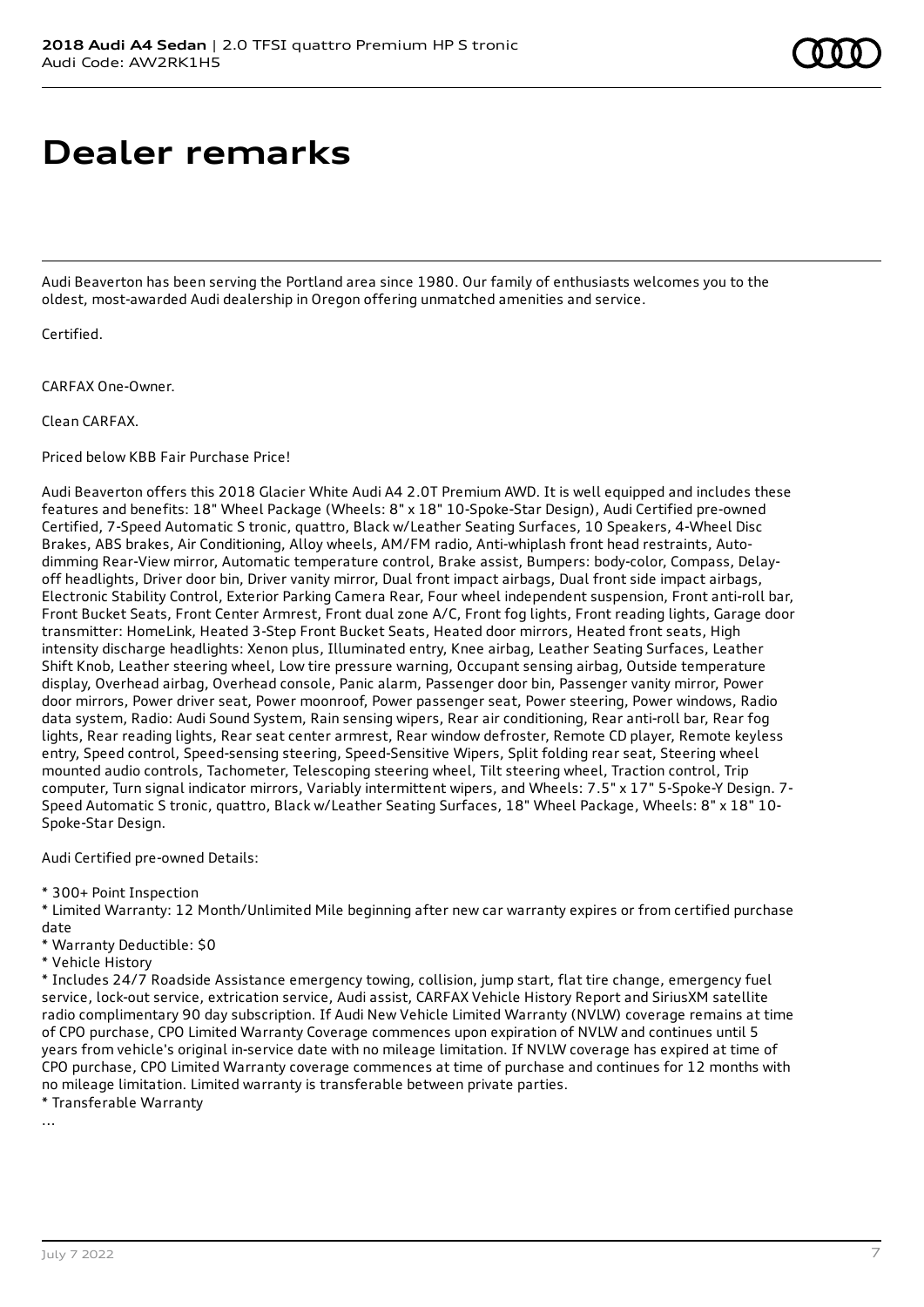### **Technical Specifications**

### **Engineering | Performance**

| Engine type                                 | Four-cylinder                                 |
|---------------------------------------------|-----------------------------------------------|
| Power Level                                 | 45                                            |
| Displacement                                | 2.01                                          |
| Horsepower                                  | 252 @ 5,000-6,000 @ rpm                       |
| Torque                                      | 273 @ 1,600-4,500 lb-ft@rpm                   |
| Valvetrain                                  | 16 valve DOHC with Audi valvelift             |
| Acceleration (0 - 60<br>mph)                | 5.6 seconds seconds                           |
| Engine block                                | Cast-iron                                     |
| Induction/fuel injection Turbocharged/TFSI® |                                               |
| Cylinder head                               | Aluminum-alloy                                |
| stroke                                      | Displacement/Bore and 1,984/82.5 x 92.8 cc/mm |
| Top track speed <sup>1</sup>                | 130 mph mph                                   |

#### **Electrical system**

| Alternator | 14 Volt - 110-150A  |
|------------|---------------------|
| Battery    | 12 Volt - 420A/70Ah |

### **Transmission | Drivetrain**

| Gear ratios: 6th         | 0.508:1                                                                                                     |
|--------------------------|-------------------------------------------------------------------------------------------------------------|
| Gear ratios: Final Drive | 4.270:1                                                                                                     |
| Gear ratios: 7th         | 0.386:1                                                                                                     |
| Gear ratios: 4th         | 1.057:1                                                                                                     |
| Transmission             | Seven-speed S tronic <sup>®</sup> dual-clutch<br>transmission with quattro <sup>®</sup> all-<br>wheel drive |
| Gear ratios: 5th         | 0.738:1                                                                                                     |
| Gear ratios: 2nd         | 2.190:1                                                                                                     |
| Gear ratios: 3rd         | 1.517:1                                                                                                     |
| Gear ratios: Reverse     | 2.750:1                                                                                                     |
| Gear ratios: 1st         | 3.188:1                                                                                                     |
|                          |                                                                                                             |

#### **Steering**

| Steering type                              | Electromechanical speed-sensitive<br>power steering system |
|--------------------------------------------|------------------------------------------------------------|
| Turning diameter, curb- 38.1 ft<br>to-curb |                                                            |
| Steering ratio                             | 15.9:1                                                     |

#### **Suspension**

| Front axle | Five-link independent steel spring<br>suspension |
|------------|--------------------------------------------------|
| Rear axle  | Five-link independent steel spring<br>suspension |
|            |                                                  |

### **Brakes**

| <b>Front brakes</b> | 13.3 (ventilated disc) in |
|---------------------|---------------------------|
| Rear brakes         | 13.0 (ventilated disc) in |

### **(1/2)**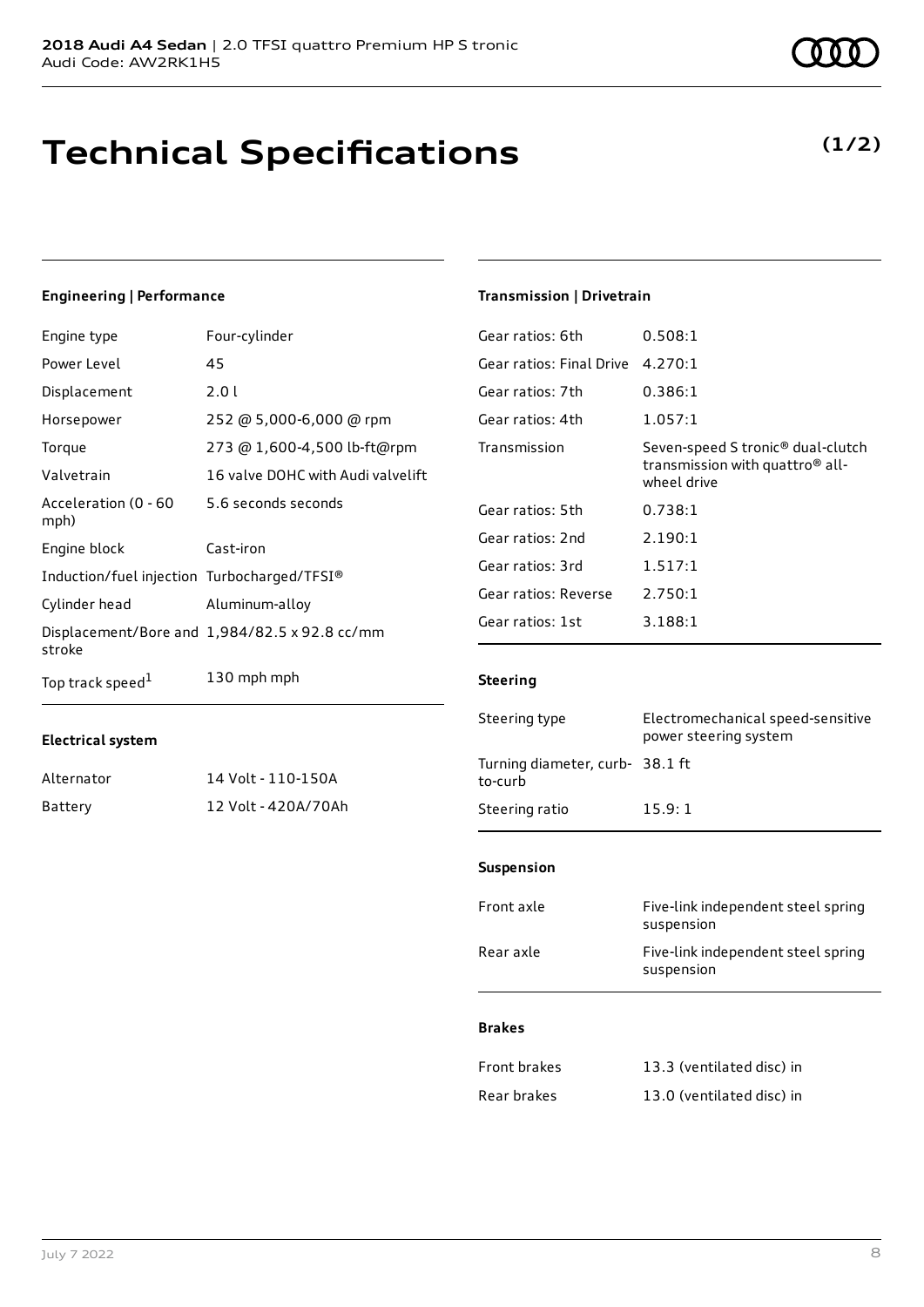# **Technical Specifications**

#### Material Fully galvanized steel unibody with aluminum hood and multistep anticorrosion protection **Warranty | Maintenance** Warranty 4-Year/50,000 mile Audi New Vehicle Limited Warranty Maintenance 12-Month/10,000 mile (whichever occurs first) NO CHARGE first scheduled maintenance Seating capacity 5 Shoulder room, rear 54.5 in Head room with front sunroof 38.9 in Leg room, rear 35.7 in Shoulder room, front 55.9 in Head room with rear sunroof 37.4 in Leg room, front 41.3 in Cargo volume, rear seatbacks up/folded

### **Exterior Measurements**

**Body**

| Height                           | 56.2 in  |
|----------------------------------|----------|
| Overall width without<br>mirrors | 72.5 in  |
| Length                           | 186.1 in |
| Wheelbase                        | 111.0 in |
| Drag coefficient                 | 0.27 Cw  |
| Overall width with<br>mirrors    | 79.6 in  |
| Track rear                       | 61.2 in  |
| Track front                      | 61.9 in  |
| Curb weight                      | 3,626 lb |

### **Interior measurements**

| Seating capacity                          | 5                    |
|-------------------------------------------|----------------------|
| Shoulder room, rear                       | 54.5 in              |
| Head room with front<br>sunroof           | 38.9 in              |
| Leg room, rear                            | 35.7 in              |
| Shoulder room. front                      | 55.9 in              |
| Head room with rear<br>sunroof            | 37.4 in              |
| Leg room, front                           | 41.3 in              |
| Cargo volume, rear<br>seatbacks up/folded | 13.0/NA cu ft, cu ft |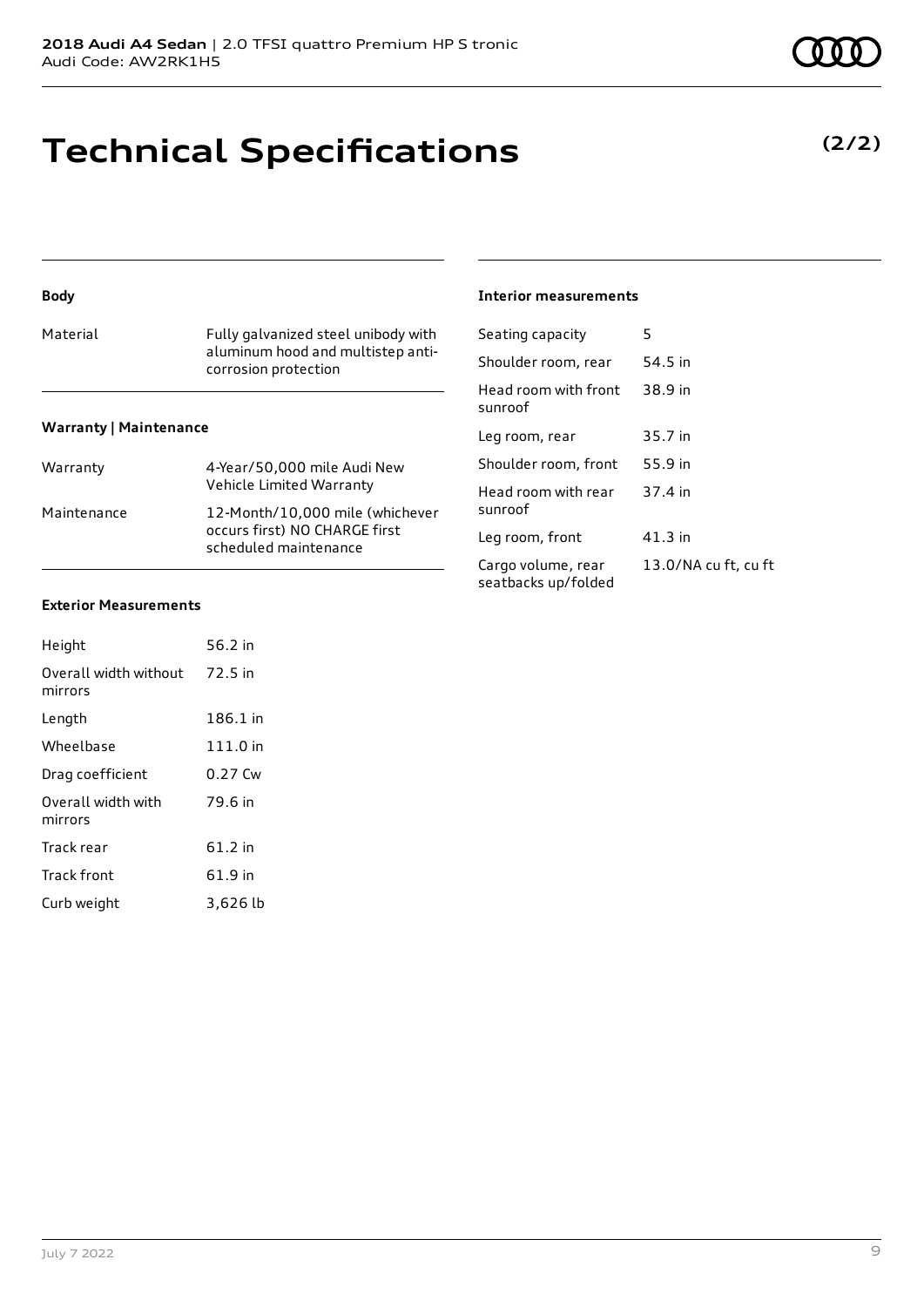## **Consumption- and emission**

### **Consumption by NEDC**

| urban       | 24 mpg   |
|-------------|----------|
| extra-urban | 31 mpg   |
| combined    | $27$ mpg |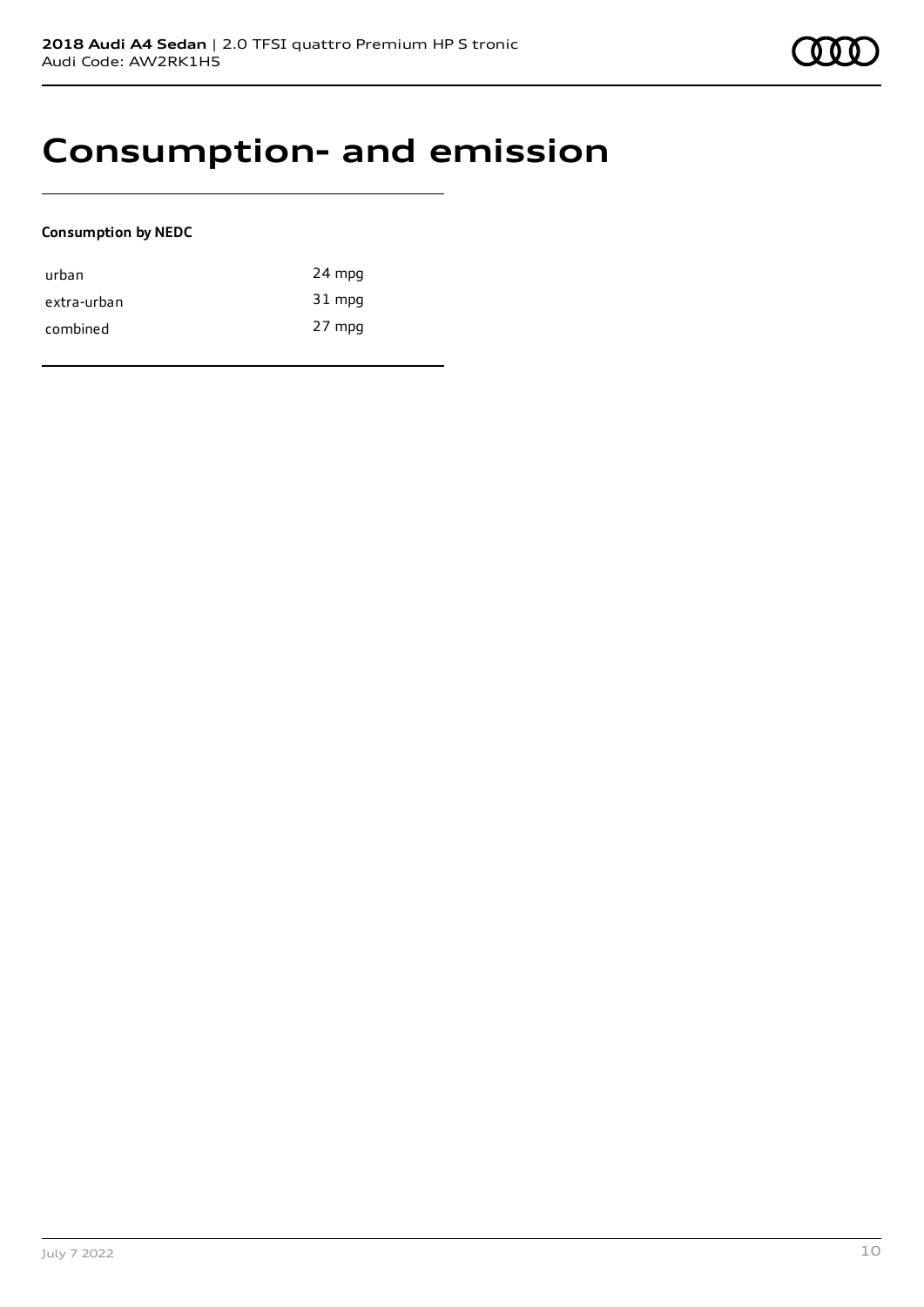

### **Contact**

Dealer **Audi Beaverton**

13745 Sw Tualatin Valley Hwy. 97005 Beaverton OR

Phone: +15037186080 FAX: 1111111111

www: [https://www.audibeaverton.com](https://www.audibeaverton.com/)